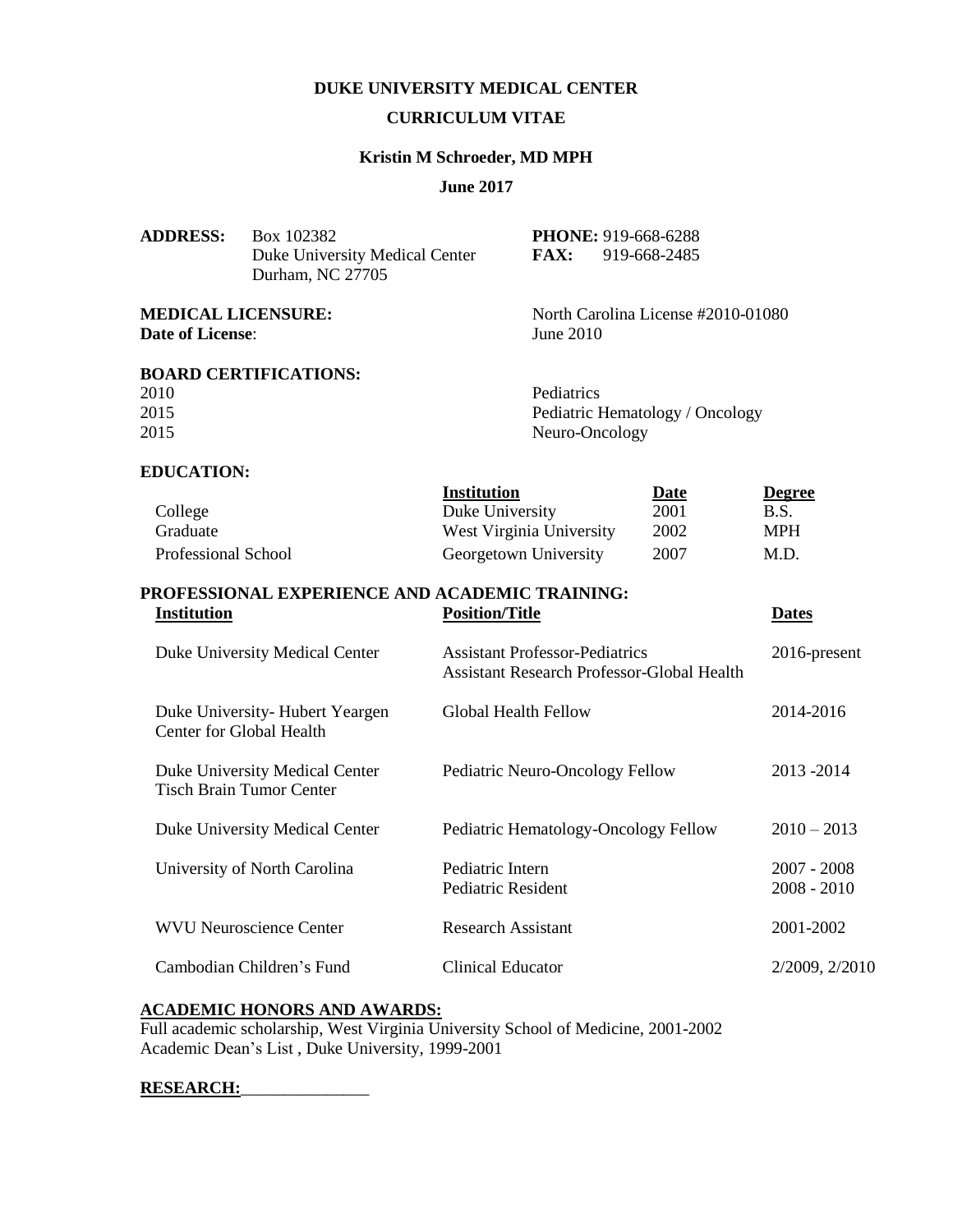| $2016$ – present | Improve capacity for pediatric cancer research in Tanzania, P30-<br>supplement, CA014236, PI: Dr. Michael Kastan, Project leader -<br>Schroeder)                                  |
|------------------|-----------------------------------------------------------------------------------------------------------------------------------------------------------------------------------|
| $2015$ - present | Longitudinal Quality of Life for during treatment for patients with<br>Kaposi Sarcoma at Bugando Medical Centre, AIDS Malignancy<br>Consortium, PI: Dr Nestory Masalu.            |
| 2015-present     | Molecular characterization of HIV associated DLBCL in sub-Saharan<br>Africa, PI: Dr. Sandeep Dave                                                                                 |
| $2015$ -present  | Factors associated with treatment abandonment among pediatric<br>oncology patients at Bugando Medical Centre, Tanzania,, PI: Dr Kristin<br>Schroeder                              |
| 2014- present    | Development of diagnostic algorithm for lymphadenopathy in HIV-<br>infected patients. Center For AIDS Research, Bugando Medical Center,<br>Tanzania Supervisor: Dr. Nelson Chao   |
| 2015-2016        | Building and Evaluating Cancer Registry Capacity in Moshi and<br>Mwanza, Tanzania. PI: Dr. Leah Zullig                                                                            |
| 2014-2016        | Evaluation of outcomes among pediatric oncology patients at Bugando<br>Medical Centre, Tanzania, PI: Dr. Kristin Schroeder                                                        |
| 2012-2014        | CNS tumor epidemiology at Mulago Hospital, Uganda. Supervisors: Dr<br>Michael Haglund and Dr. Cory Adamson                                                                        |
| 2011-2013        | Unbiased drug screens for novel therapeutic agents in Pediatric Diffuse<br>Intrinsic Pontine Gliomas. Duke University. Supervisor: Dr Oren Becher                                 |
| 2011-2013        | Longitudinal quality of life for children and parents of children<br>undergoing bone marrow transplant. Duke University. Supervisor: Dr<br><b>Gary Maslow</b>                     |
| 2001-2002        | The Standard Model: A possible tool to reduce problem drinking at West<br>Virginia University. Supervisor: Dr. Steve Booth-Butterfield                                            |
| 2000 - 2001      | Effect of marijuana use on short term and long term memory in<br>adolescents. Duke University; Supervisor: Dr. Scott Swartzwelder                                                 |
| 1998             | Intra-arterial TPA treatment of acute ischemic stroke assessed by<br>diffusion and perfusion weighted MRI, Stanford University Stroke<br>Center, Supervisor: Dr. Maarten Lansberg |

# **Research Support.**

Developing Capacity for Burkitt Lymphoma Clinical Research in Tanzania Goal: To standardize treatment protocols, improve patient support, and create a research database. Principal Investigator: Michael Kastan, MD P30-CA014236 (administrative supplement)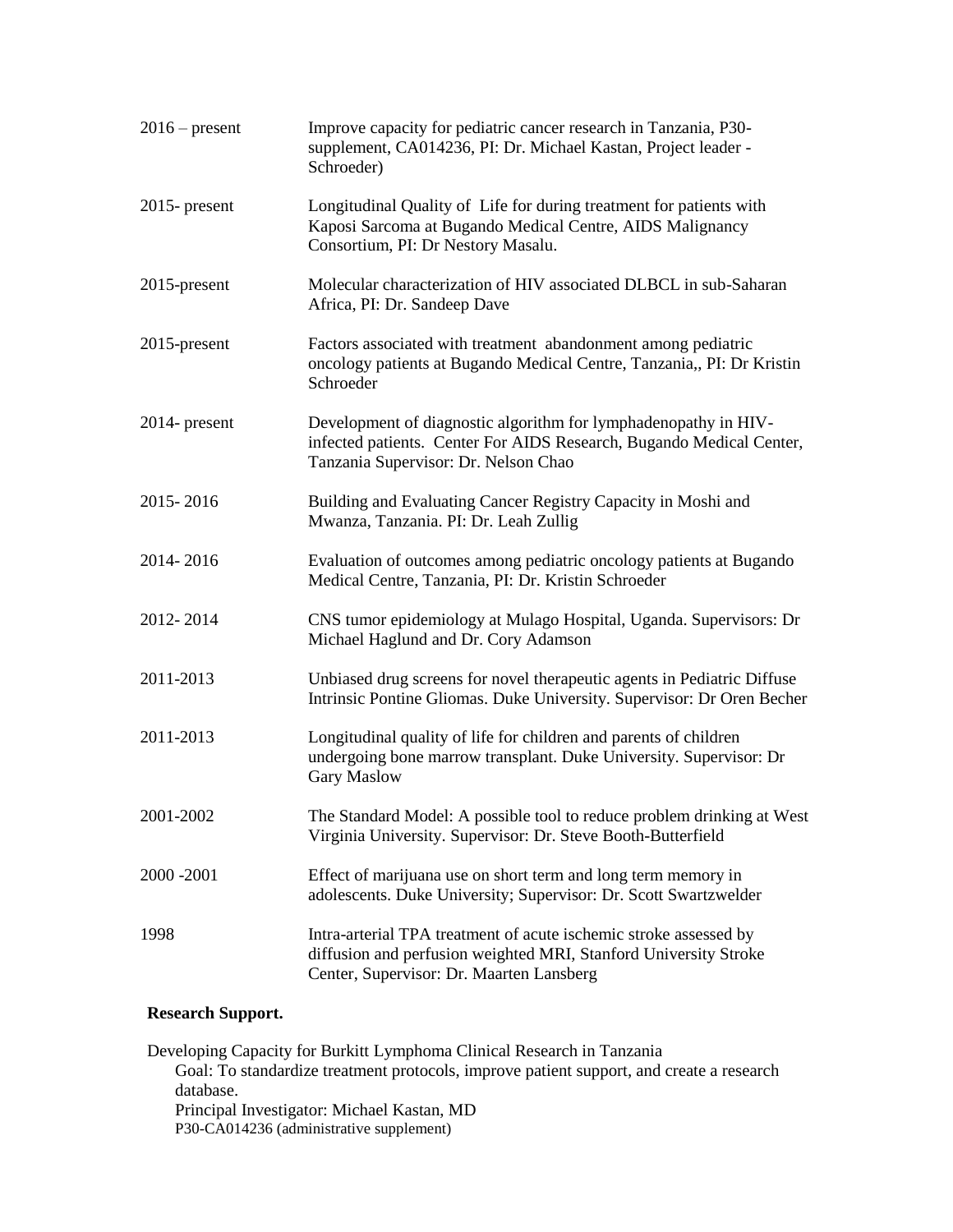Role: Project Leader 9/2017-current

Clinical and pathological pattern of lymphadenopathy in HIV-infected patients in Northern Tanzania. Goal: Evaluate predictive laboratory and clinical findings of lymphadenopathy for HIVrelated malignancies. Principal Investigator: Kristin Schroeder, MD

CFAR Small Innovative Grant Role: Principal Investigator

12/2014- current

Building and Evaluating Cancer Registry Capacity in Moshi and Mwanza, Tanzania Goal: Develop cancer registry at Bugando Medical Centre and evaluate quality of current cancer registry established at Kilimanjaro Christian Medical Centre. Duke Global Cancer Program Pilot Grant Role: Research Collaborator 1/2015-12/2015

Targeted Drug Pathways in Pediatric DIPG

Goal: Evaluate targeted drug therapies in vitro and in vivo on DIPG mouse model Principal Investigator: Henry Friedman, MD T32- 5T32CA074736-12 Role: Research Fellow 7/2012 – 2014

Rapid Preclinical Development of a DIPG Targeted Therapy Combination Goal: Collaborative high-throughput drug screen with pre-clinical DIPG consortium Principal Investigator: Charles Keller, MD The Cure Starts Now Foundation, Reflections of Grace Foundation, Smiles for Sophie Foundation, Cancer-Free Kids Foundation, Carly's Crusade Foundation, Jeffrey Thomas Hayden Foundation, Soar with Grace Foundation, Accelerate Brain Cancer Cures Foundation (ABC2), The Lyla Nsouli Foundation, CureSearch for Childhood Cancer, The Team Julian Foundation and the COG Chair's Grant (5UOCA098543) Role: Research Fellow 7/2011-7/2012

Comparative evaluation of CNS tumors in LMIC and HIC Goal: epidemiologic and histologic evaluation of meningiomas from Mulago Hospital, Kampala Co-Principal Investigators: Kristin Schroeder, MD and Cory Adamson, MD PhD Duke Global Health Travel Grant Role: Co-Principal Investigator 6/2012 – 6/2013

# **PUBLICATIONS/ PRESENTATIONS**

## Publications

**Schroeder K,** Saxton A, McDade J, Chao C, Masalu N, Chao C, Wechsler DS, Likonda B, Chao N. Pediatric Cancer in Northern Tanzania: Evaluation of Diagnosis, Treatment and Outcomes. ." Journal of Global Oncology 2017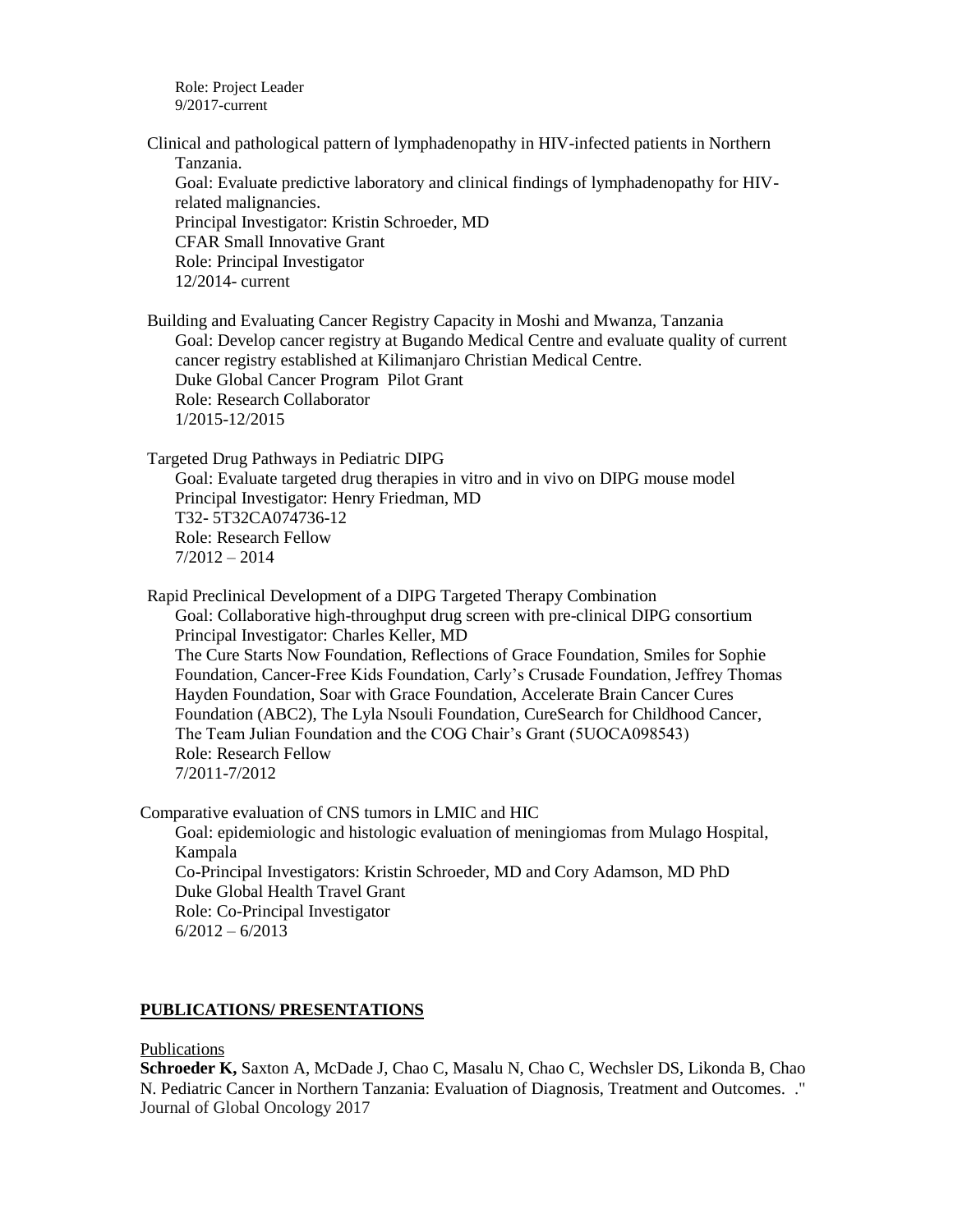Zullig LL, **Schroeder K**, Nyindo P, Namwai T, Silayo E, Moomba A, Munishi MO, Karia F, Muiruri C, Bartlett J, Maro V, Zafar SY. "Validation and quality assessment of the Kilimanjaro Cancer Registry." Journal of Global Oncology 2016 Dec

Halvorson K, Barton K, **Schroeder K**, Misuraca K, Hoeman C, Chung A, Crabtree D, Cordero F, Singh R, Spasojevic I, Berlow N, Pal R, Becher OA high-throughput in vitro drug screen in a genetically engineered mouse model of Diffuse Intrinsic Pontine Glioma identifies BMS-754807 as a promising therapeutic agent. PLoS One. 2015 Mar 6;10(3)

Hatef J, Adamson DC, Obiga O, Taremwa B, Ssenyojo H, Muhumuza M, Haglund M, **Schroeder K**. Central Nervous System Tumor Distribution at a Tertiary Referral Center in Uganda. World Neurosurg, 2014 Sep-Oct;82(3-4):258-65

**Schroeder, K** & Becher, O. Children are not just little adults; Recent advances in our understanding of Diffuse Intrinsic Pontine Glioma biology. Ped Res, 2014 Jan;75(1-2):205-9.

**Schroeder, K** & Gururangan, S.Molecular variants and mutations in medulloblastoma. Pharmgenomics Pers Med, 2014 Feb 4;7:43-51

**Schroeder, K** & Becher, O. Pontine Gliomas. In S. Gilman (Ed) *Neurobiology of Disease*, 2nd Edition. Oxford University Press, *In Press*

[White AM,](file:///C:/pubmed%3fterm=%22White%20AM%22%5bAuthor%5d) [Jordan JD,](file:///C:/pubmed%3fterm=%22Jordan%20JD%22%5bAuthor%5d) **[Schroeder KM](file:///C:/pubmed%3fterm=%22Schroeder%20KM%22%5bAuthor%5d)** , [Acheson SK,](file:///C:/pubmed%3fterm=%22Acheson%20SK%22%5bAuthor%5d) [Georgi BD,](file:///C:/pubmed%3fterm=%22Georgi%20BD%22%5bAuthor%5d) [Sauls G,](file:///C:/pubmed%3fterm=%22Sauls%20G%22%5bAuthor%5d) [Ellington RR,](file:///C:/pubmed%3fterm=%22Ellington%20RR%22%5bAuthor%5d) [Swartzwelder HS.](file:///C:/pubmed%3fterm=%22Swartzwelder%20HS%22%5bAuthor%5d) Predictors of relapse during treatment and treatment completion among marijuana-dependent adolescents in an intensive outpatient substance abuse program. Substance Abuse 2004 Mar;25(1):53-9

Oral Presentation

**Schroeder KM**, Huang E, Pal R, Belrow N, Becher O. High Throughput *in vitro* drug screen to identify novel therapeutic targets for Diffuse Intrinsic Pontine Glioma. ISPNO conference, 6/2012

Alvi, F, Mafwimbo J, McHenry K, Masalu N, **Schroeder K**. Impact of a patient navigator on time to diagnosis among pediatric oncology patients in Tanzania. CUGH conference, 2017

Poster Presentation

Saxton A, Bhattacharya M, Masalu N, Rice HE, **Schroeder K**. Cost-effectiveness of pediatric cancer treatment in Tanzania: an economic analysis. CUGH conference, 2017

McDade J, Chao C, Makopa H, Masalu N, Likonda B, Chao N, **Schroeder K.** Pediatric oncology in the Lake Region of Tanzania: Factors associated with ababdonment of care. PAS 2016

**Schroeder K,** Olson AC, Ackerson B, Larrier N, Masalu N, Chao N, Likonda B. Radiation needs in pediatric oncology in the Lake Region of Tanzania. CUGH 2016

**Schroeder K**, Chao C, Masalu N, Mafwimbo S, Mafwimbo J, Wechsler D, Chao N, Likonda B. Pediatric oncology in the Lake Region of Tanzania: Clinical diagnosis, treatment and outcomes. SIOP 2015

**Schroeder K**, Bhattacharya M, Vanderburg S, Musselwhite L, Bartlett J, Masalu N, Chandy M, Mauad E, Kastan M, Merson M, Chao N. Duke University Global Cancer Program: A multidisciplinary approach to partnerships in global cancer. CUGH 2015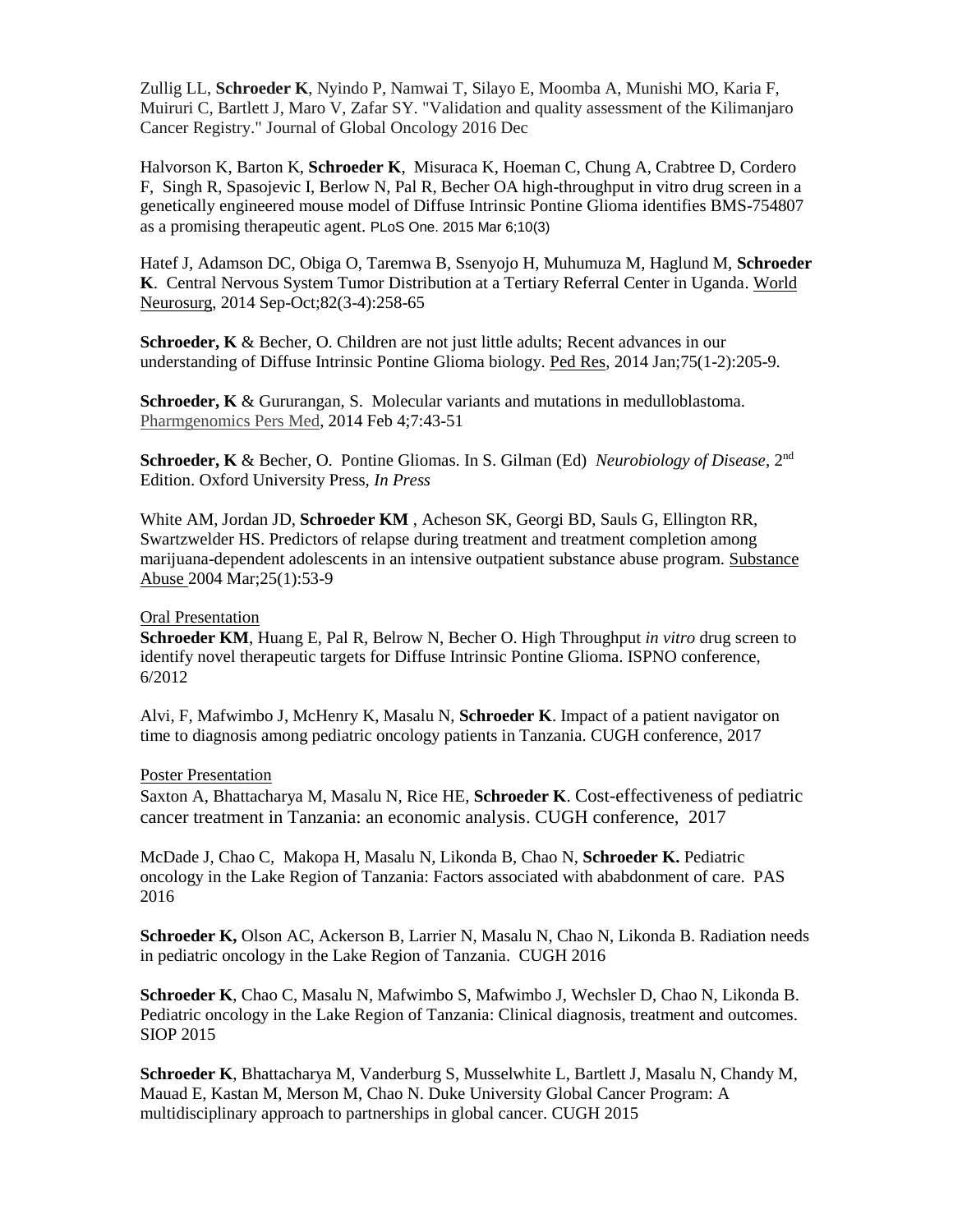**Schroeder K**, Rosenfeld A, Grant G, McLendon R, Cummings T, BEcher O, Gururangan S. Metastatic gliofibroma in an infant with BRAF: KIAA1549 gene rearrangement and response to weekly vinblastine chemotherapy. ISPNO 2014

Singh R, **Schroeder KM**, Becher O. Pre-clinical evaluation of BMS-754807, an IGF-1R inhibitor, in a genetically engineered DIPG mouse model. AACR 2013

Cordero F, Lewis P, Hoeman C, **Schroeder K**, Allis CD, Becher OJ. H3.3 K27M Accelerates PDGF- Induced Brainstem Gliomagenesis in vivo. SNO 5/2013

**Schroeder, K.,** Obiga, O., Wakiro, I., Manhas, A., Ssenyonjo, H., Muhumuza, M., Adamson, D.C., Haglund, M., Central nervous system tumors at a neurosurgical referral center in Uganda: a retrospective review. ASAP 9/2013

## **MEMBERSHIPS:**

| American Society of Pediatric Hematology/Oncology        | $2010$ - present |
|----------------------------------------------------------|------------------|
| International Society of Pediatric Oncology              | $2016$ - present |
| African Organisation for Research and Training in Cancer | $2015$ - present |

### **TEACHING RESPONSIBILITIES INCLUDING CONTINUING EDUCATION (selection)**

| Pediatric Oncology CME: Neuro-Oncology            | 2017         |
|---------------------------------------------------|--------------|
| Pediatric Oncology CME: Pediatric Medulloblastoma | 2014, 2016   |
| Global Cancer – NC State Course Lecturer          | 2013-present |
| Preceptor – Cancer Care Experience, Duke          | 2017         |

| <b>Preferred familiar name:</b> | Kristin                    |
|---------------------------------|----------------------------|
| Home address:                   | Home Phone: (703) 470-2455 |
| 2710 Wilson Ln                  |                            |
| Raleigh, NC 27609               |                            |
| Kristin.Schroeder@duke.edu      |                            |